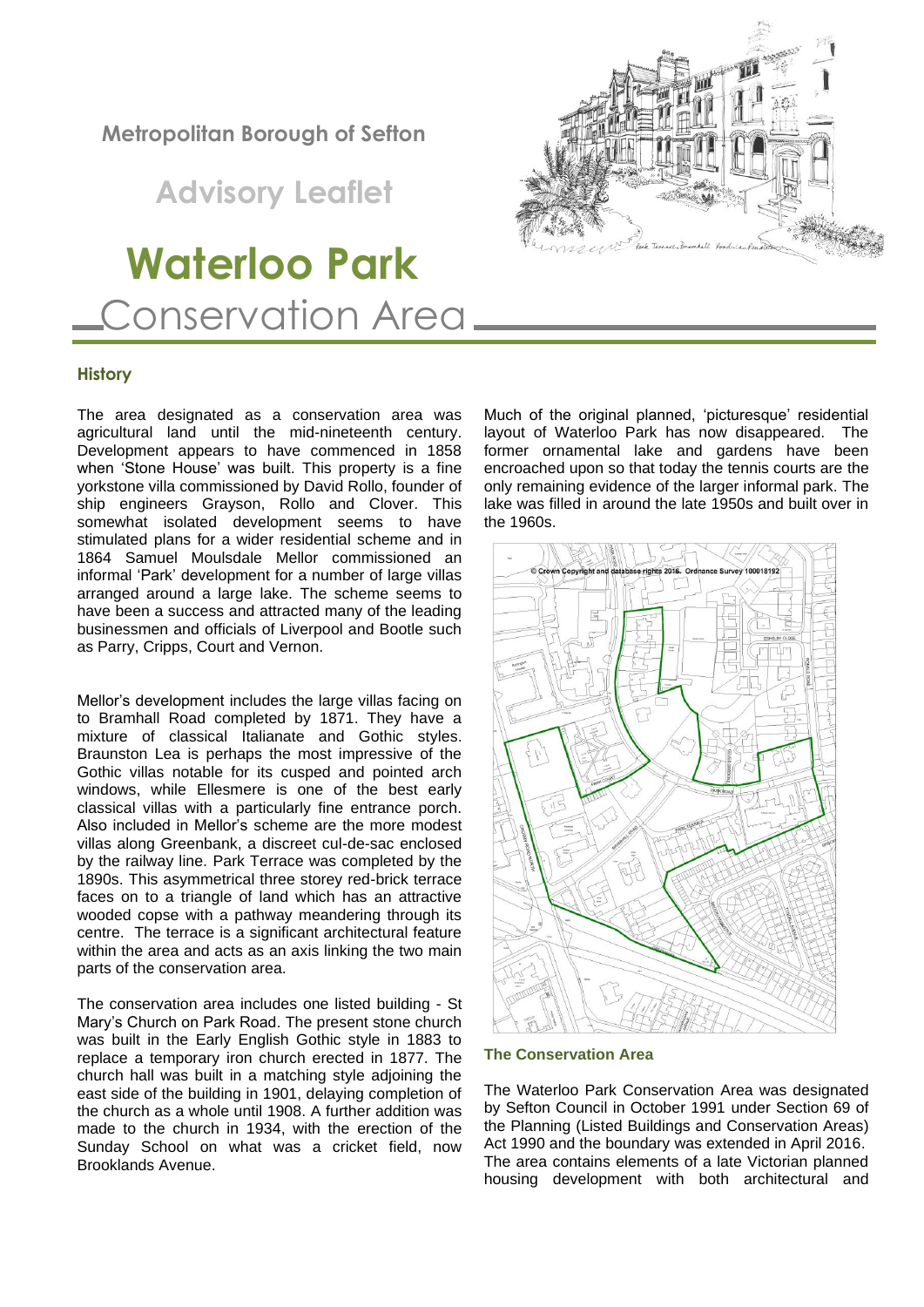townscape interest which justifies efforts to preserve or enhance its character and appearance.

The area includes groups of trees, which are protected by Conservation Area designation and more specifically by a Tree Preservation Order. Sefton Council will lay greater importance on the retention of existing buildings (including protection for original architectural detail), the preservation of trees and the maintenance and enhancement of streetscape features. It is not the intention of the Council to prevent change in the conservation area, but rather to ensure that new developments, alterations or extensions are in keeping with the existing character. Any new developments will be expected to be of high quality design and sympathetic use of materials.

# **Additional Planning Powers**

Whilst Sefton Council recognises that for Conservation Areas to remain "live" and responsive to a changing society, changes must and will occur. Through the planning system the Council undertakes to ensure that changes preserve or enhance the area, and do not result in the loss of character and any harm is balanced against wider public benefits.

Conservation Area status means that the Council possesses a number of statutory powers to safeguard against some changes. These are special planning controls which relate to specific works which would normally be considered 'permitted development', i.e. works which would not require planning consent. Within the Conservation Area the following additional planning powers apply:-

# **If a building is a Listed Building additional special controls will also apply**

- Any proposal involving the demolition of any building, wall or other structure within the Conservation Area (with minor exceptions) will require planning permission.
- Anyone wishing to cut down, top, lop or uproot a tree with a stem diameter of 75mm or greater measured at 1.5m above ground level must give the Local Planning Authority six weeks written notice (a Section 211 notice under the Town and Country Planning Act 1990) subject to specific exemptions. Within this time the Authority may grant consent for the proposed work, or they may consider making a Tree Preservation Order. It is an offence to carry out tree works without permission.
- There are greater restrictions over 'permitted development' rights for the enlargement of dwellinghouses, and on the provision, alteration or improvement of outbuildings within their curtilage.
- Dormer windows will require planning permission, and in some cases, other changes to roofs and chimneys may require planning permission.
- Cladding of external walls in stone, artificial stone, pebble dash, render, timber, plastic or tiles is not permitted. The cladding of any part of external walls would require planning permission.
- Planning permission is needed for satellite dishes where they are to be located on a chimney, wall or roof slope which faces onto a highway.
- Micro-generation (e.g. wind turbines/solar panels) installations will require planning permission in some cases.
- The Council has powers under the Act to require owners to carry out essential repair works to empty or partly occupied buildings in order to protect the fabric of buildings important to the conservation area.

For up to date advice on what needs planning permission go to [www.planningportal.co.uk](http://www.planningportal.co.uk/) In determining applications for the development of land and alterations or extensions to buildings within the Waterloo Park Conservation Area the Council will pay special regard to:-

- The retention, replacement and restoration of the details and features of the buildings and their gardens including layout, boundary walls and landscaping.
- The design and architectural detail of extensions and alterations to existing buildings which will be expected to be in sympathy with the architectural and historic character of the building as a whole and also to the setting of that building and others nearby.
- The detailed design of any new building (including form, massing, scale and materials) and its integration with its immediate surroundings including the special architectural qualities of the conservation area, the effect on the settings of nearby buildings including visual relationships, and the spacious layout of the Conservation Area.
- The retention and preservation of existing trees and the provision of further appropriate landscaping.
- The retention and enhancement of views into and out of the area, vistas within the area and the general character and appearance of the street scene and roofscape.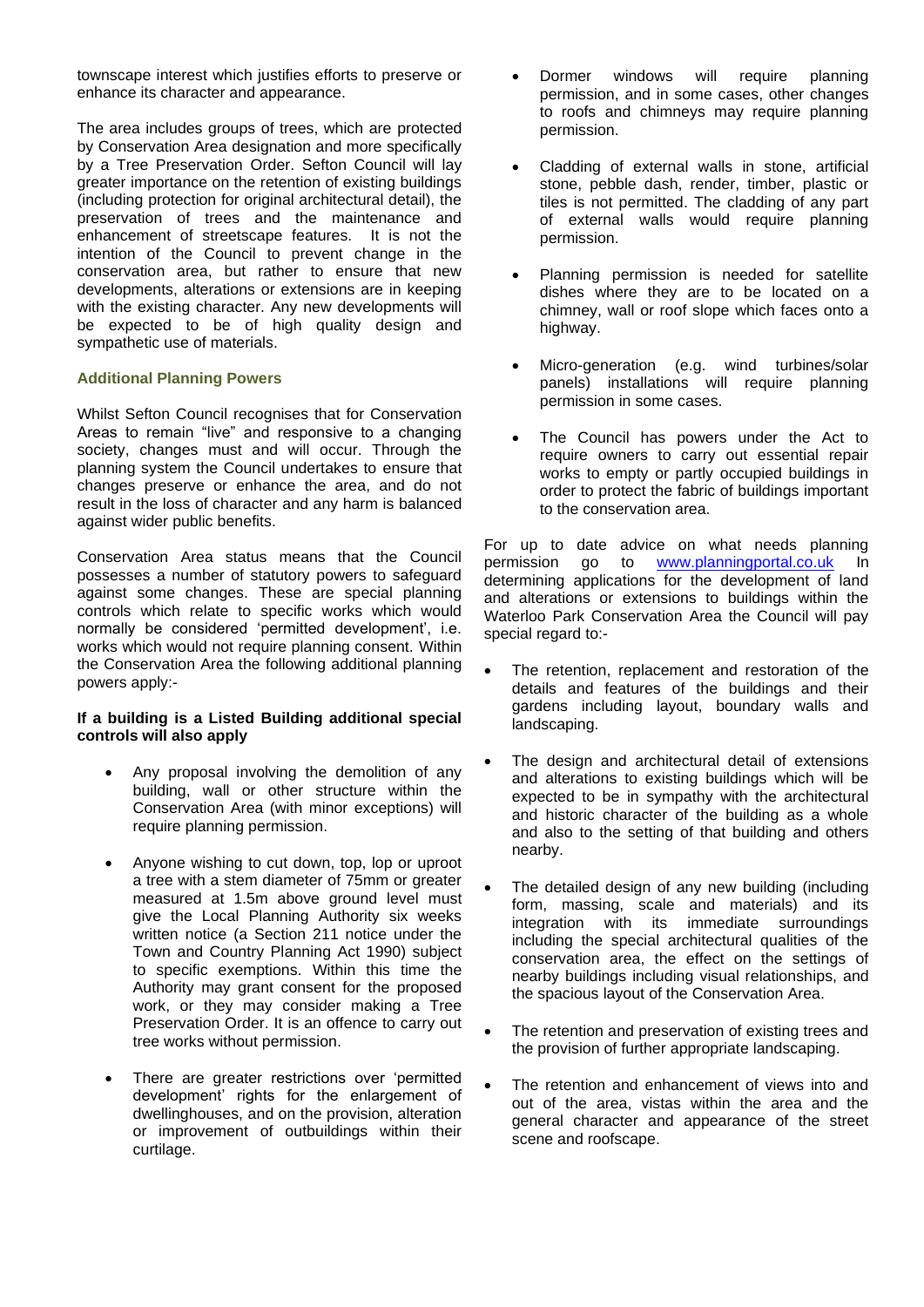# **Guidance Notes for planning applications and use of materials:**



#### **Pre-Application Advice**

You can request advice from the Planning Services prior to submitting a formal application. In some cases we make a charge for this service. Forms are available on the Council's website.

#### **Planning Applications**

A Heritage Statement will be needed to support your planning application. This should include an explanation of what the significance of the property is, and what impact the proposals will have on that significance.

#### **Demolition**

The demolition or redevelopment of any building of individual or group value will not be permitted unless the Local Planning Authority is satisfied that the building cannot be used for any suitable purpose and it is not important enough to merit the costs involved in its preservation. Any consent to demolish would normally be conditional on the building not being demolished before a contract is made to carry out redevelopment. This redevelopment must be of a high standard of design.

#### **New development on vacant sites**

Any new development should be conceived with the original layout, architectural character and scale of the area in mind. An early consultation with Planning Services is advised. The services of a qualified architect are strongly recommended.

#### **Conversion of existing buildings**

Where planning permission to convert buildings into new uses is sought, the new use and internal layout of the building should be carefully considered. Particular attention will be paid to the building's external appearance, use of materials, the layout of open spaces and car parks and the position of bin stores.

Every effort should be made to minimise external alterations, such as fire escapes and new windows (including dormer windows). Where external change is required, it should be made to a non-prominent elevation. Alterations or extensions should use carefully chosen materials that match or complement the building. The services of a qualified architect are The services of a qualified architect are strongly recommended.

# **External alterations to existing buildings including extensions**

The following deals with some of the details of alterations and extensions to buildings.

#### **Windows**

There are a number of original windows in the area. They should be retained and renovated where possible. If all or part of any window needs to be replaced it should match the original design. Care should be taken to ensure that 'reveals' are retained. This is important for practical (weather protection) as well as aesthetic reasons. If additional windows are essential, they should be restricted to the non-prominent elevations and be sympathetically positioned. Their design, size and proportion should complement the original windows.

When repairing or replacing windows, care must be taken to retain and restore details. Imitation 'leaded' lights should always be avoided, whilst aluminium and UPVC windows which have a different surface finish, are likely to have different detailing and proportions to the originals and consequently are likely to detract from the character of the building.

#### **Dormer Windows**

New dormer windows are not generally accepted unless they can be shown to complement the original design. Any new dormer windows must be well-proportioned and kept to non-prominent elevations. Any new cladding must match roofing materials.

#### **Wall Surfaces**

Brickwork and stonework should not be painted or rendered. In replacing existing traditional render or dash, the new render should be chosen to match that removed in both materials and appearance. Areas of brickwork or stonework requiring renewal should be repaired or replaced in their original form or pattern. Pointing should be compatible with existing construction, which is generally flush finish. Repointing should be carried out with lime mortar rather than cement to prevent softer bricks or stones from deteriorating. Where stonework is to be cleaned, professional advice should be sought as the incorrect choice of treatments can result in damage.